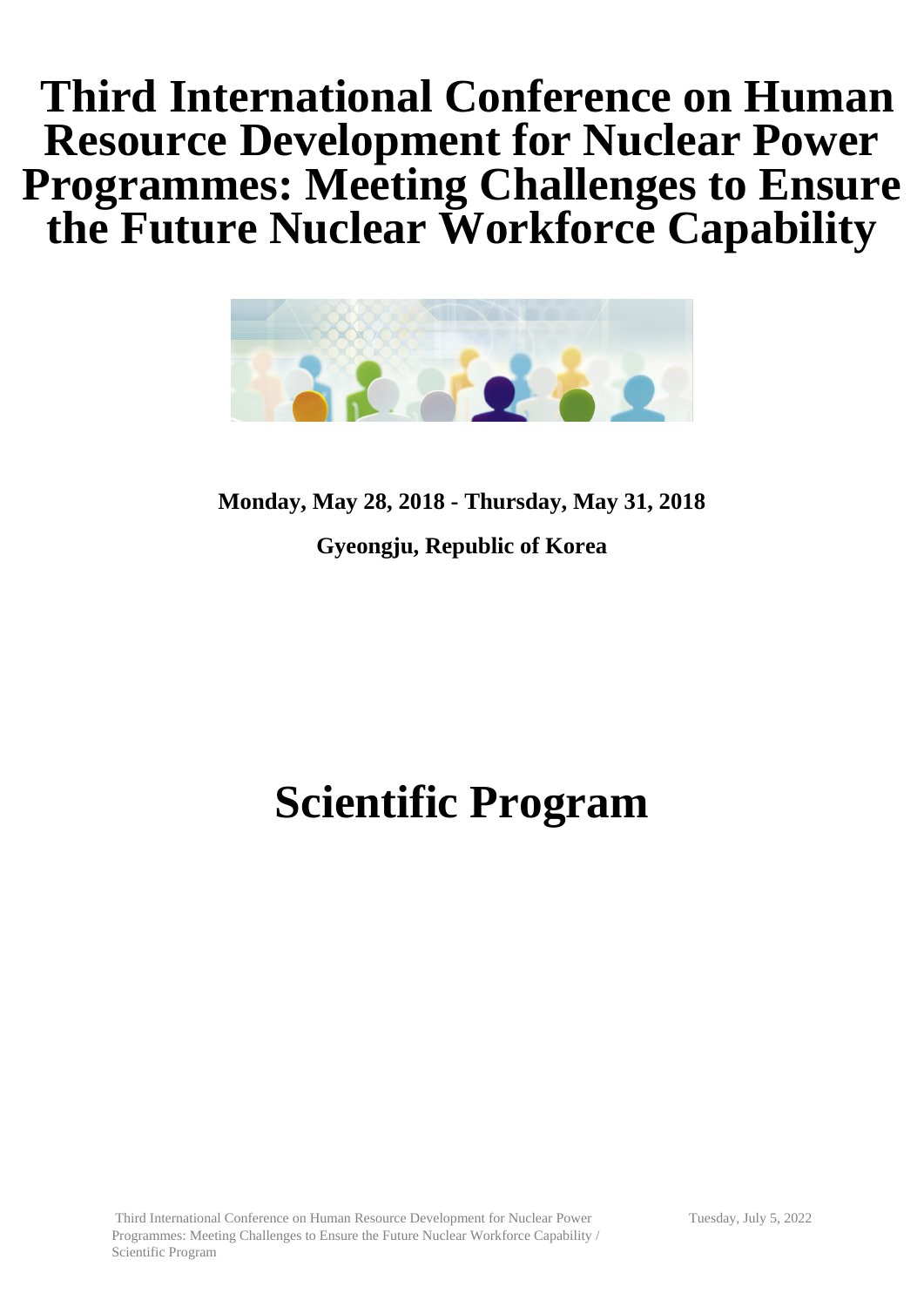Third International Conference on Human Resource Development for Nuclear Power Programmes: Meeting Challenges to Ensure the Future Nuclear Workforce Capability / Scientific Program

The objectives of the conference are to:

•Review developments in the global situation relating to human resource development (HRD) since the second IAEA conference on this subject (2014);

•Provide the participants with practical solutions that they can use at the organizational, national and international level to develop and maintain the human resources needed to support the safe and sustainable operation of nuclear power programmes;

•Emphasize the role of human resources and capacity building programmes at the national and organizational level for achieving safe, secure and sustainable nuclear power programmes;

•Provide a forum for information exchange on national, as well as international, policies and practices;

• Share key elements and best practices related to the experience of Member States that are introducing, operating or expanding nuclear power programmes;

• Highlight the practices and issues regarding HRD at the organizational and national level; • Consider education and training programmes and practices;

• Emphasize the role of nuclear knowledge management for knowledge transfer and HRD; • Elaborate on the role and scope of various knowledge networks; and

• Discuss practical considerations in the field of organizational culture and leadership in the nuclear sector.

#### **Attract, Recruit and Retain a High Quality Nuclear Workforce**

This session will cover the following topics:

1)Workforce planning techniques, models and practices, including case studies of best practices and lessons learned in workforce planning for new build, operations and decommissioning;

2)Methods of attracting high quality personnel to careers in the nuclear industry, including examples of successes and challenges that have been overcome, instruments to support 'pipeline feeders' and next generation links:

3)Recruitment and selection strategies, techniques and processes to help overcome the challenges in the current recruitment climates; and

4)Accessing the global nuclear talent pool and multinational workforce challenges, retention strategy, techniques and practices, including use of different employment contract models and flexible contracts that attract part-time workers and nuclear industry retirees.